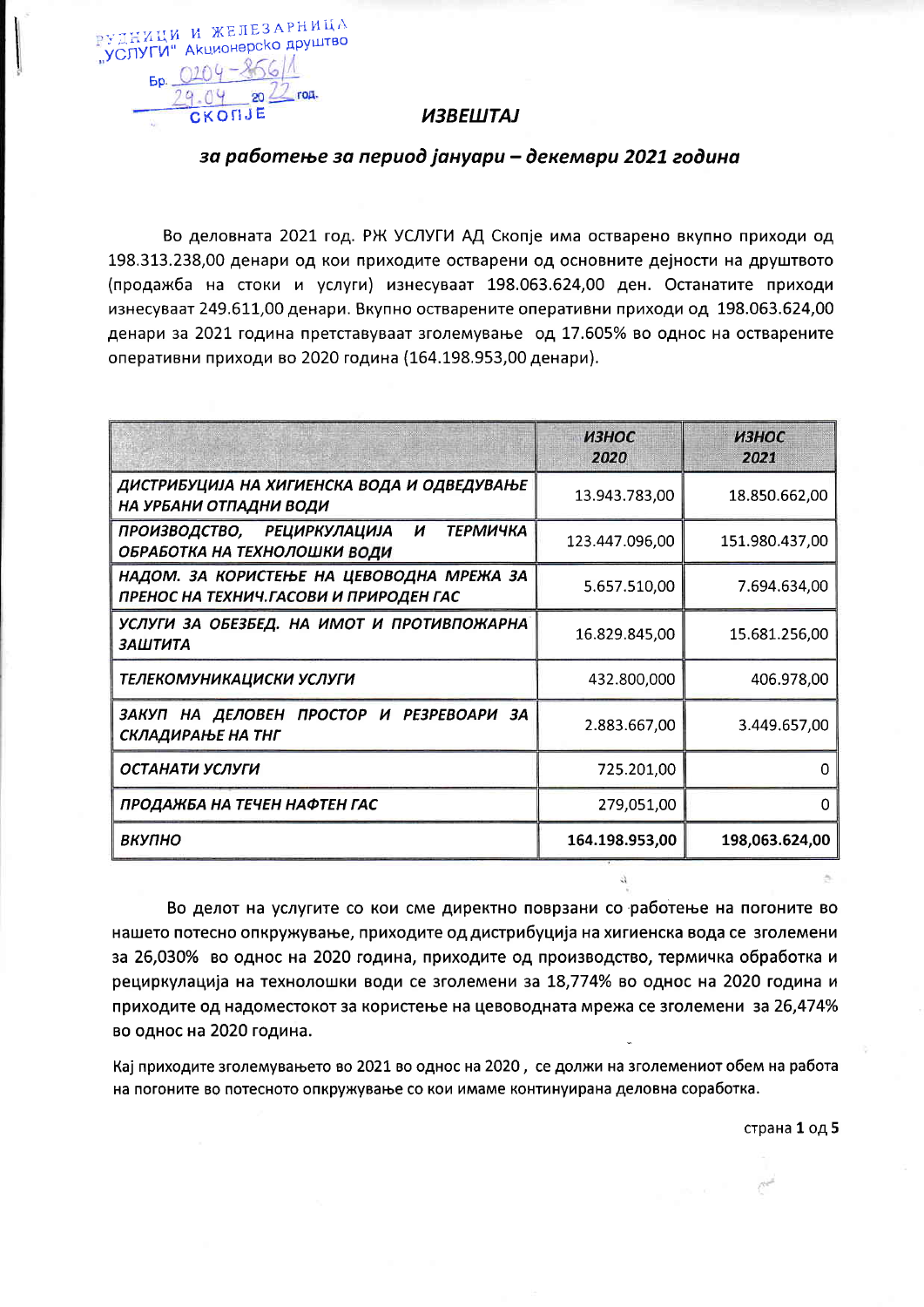Кај останатите приходи од основните дејности на друштвото чија реализација не е во директна поврзаност со потребите на производните процеси на погоните со кои имаме континуирана соработка, евидентно е намалување кај обезбедување и ПП заштита од 7,3%, намалување кај телекомуникациските услуги од 6,345%, зголемување има кај закуп на деловен простор од 16,407%. Во 2021 нема приходи за продажбата на ТНГ, поради реконструкција на објектите за прием и продажба на течен нафтен гас.

#### Останати приходи

Во останати приходи најголем дел е приходи по Решенија за присилно извршување и наплата на судски трошоци. Кај финансиските приходи има намалување во однос на 2020 година.

|                             | ИЗНОС          |
|-----------------------------|----------------|
| ОСТАНАТИ НЕСПОМНАТИ ПРИХОДИ | 249.611,00     |
| ПРИХОДИ ОД КАМАТИ           |                |
| ВКУПНО                      | 249.611,00     |
|                             | <b>ИЗНОС</b>   |
| ВКУПНИ ПРИХОДИ (ОПЕРАТИВНИ) | 198,063.624,00 |
| ПРОСЕЧЕН МЕСЕЧЕН ПРИХОД     | 16.505.302,00  |

| ПРОСЕЧЕН БРОЈ НА ПРИХОДИ |    | ПРИХОДИ ПО ВРАБОТЕН НА МЕСЕЧНО НИВО |  |
|--------------------------|----|-------------------------------------|--|
| 2020                     | 90 | 2.472,13евра                        |  |
| 2021                     |    | 3,262,62 евра                       |  |

Вкупните расходи во 2021 година изнесуваат 188,313,238,00ден.

Расходите кои се направени за реализација на основните дејности на друштвото изнесуваат 186.019.774,00 денари.

Структура на расходи

страна 2 од 5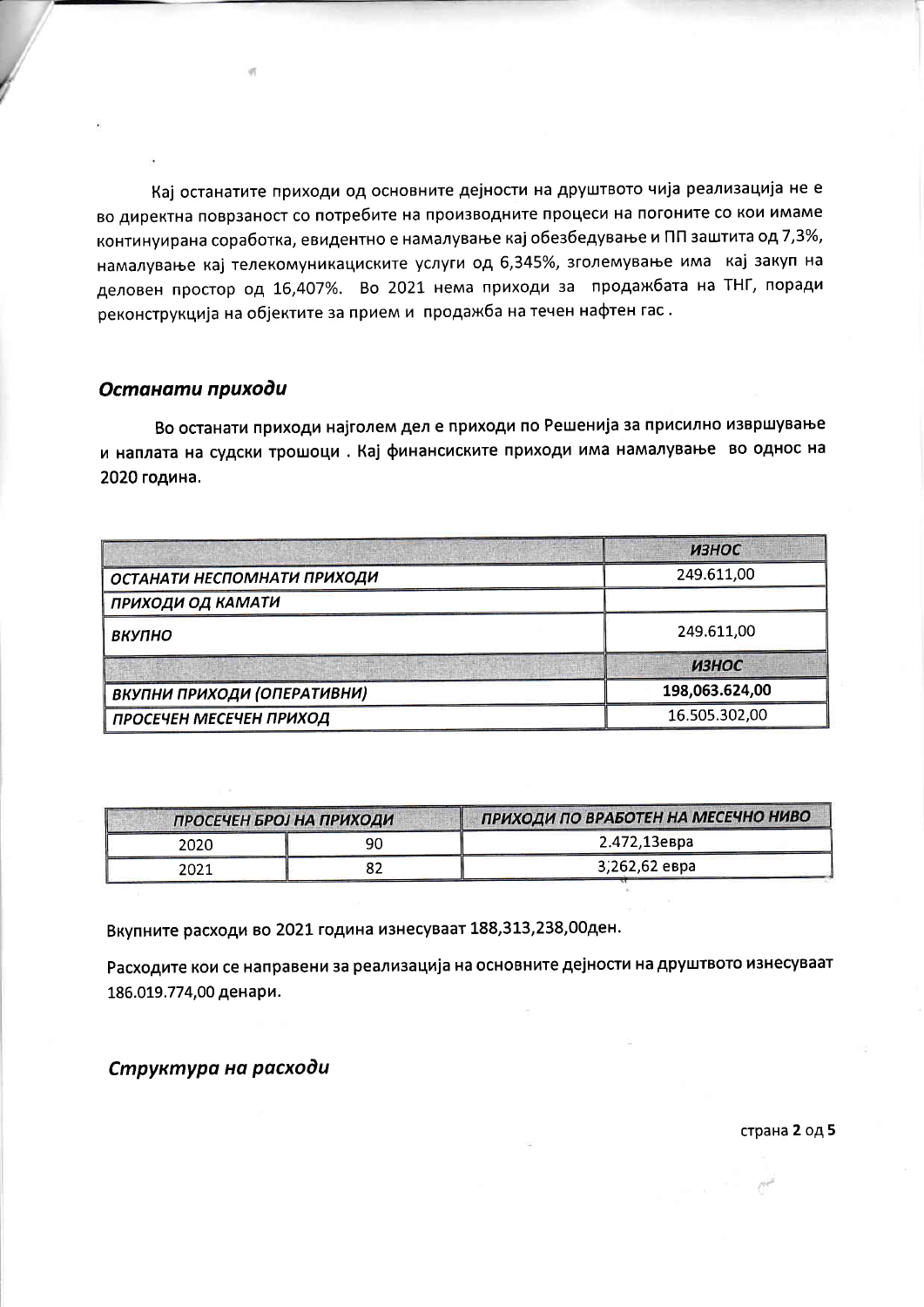|                                                                                                      | 2020           | 2021           |
|------------------------------------------------------------------------------------------------------|----------------|----------------|
| ПОТРОШЕНИ, МАТЕРИЈАЛИ, РЕЗЕРВНИ ДЕЛОВИ И<br>СИТЕН ИНВЕНТАР                                           | 3.403.832,00   | 4.388.097,00   |
| <b>ГОРИВО</b><br>И<br><b>ЕНЕРГИЈА</b><br><b>ПОТРОШЕНА</b><br>(ТОПЛИНСКА, ЕЛЕКТРИЧНА, НАФТА И БЕНЗИН) | 28.451.050,00  | 37.814.143,00  |
| СНАБДУВАЊЕ СО ВОДА                                                                                   | 37.718.083,00  | 50.672.297,00  |
| <b>ТЕЛЕКОМУНИКАЦИСКИ УСЛУГИ</b>                                                                      | 659.806,00     | 647.956,00     |
| ОДРЖУВАЊЕ НА ОПРЕМА И ОБЈЕКТИ                                                                        | 1.525.355,00   | 1.952.011,00   |
| <b>АМОРТИЗАЦИЈА</b>                                                                                  | 18.841.568,00  | 14.974.240,00  |
| БРУТО ПЛАТА ЗА ВРАБОТЕНИ                                                                             | 37.850.359,00  | 37.071.370,00  |
| <b>КОЛЕКТИВЕН</b><br>НАДОМЕСТОЦИ НА ВРАБОТЕНИ ПО<br>ДОГОВОР                                          | 1.670.191,00   | 1.615.040,00   |
| ДНЕВНИЦИ И ПАТНИ ТРОШОЦИ                                                                             | 3.230,00       | 5.100,00       |
| <b>НЕМАТЕРИЈАЛНИ ТРОШОЦИ</b>                                                                         | 1.435.438,00   | 2.253.732,00   |
| РЕПРЕЗЕНТАЦИЈА ПРОПАГАНДА И РЕКЛАМА                                                                  | 194.685,00     | 123.843,00     |
|                                                                                                      | 141.797,00     | 140.210,00     |
| БАНКАРСКИ ТРОШОЦИ                                                                                    | 1.815.405,00   | 2.797.236,00   |
| ДАНОЦИ И ТАКСИ<br>ТРОШОЦИ ЗА ПРОДАЖБА НА ТНГ (НАБАВНА<br>ВРЕДНОСТ)                                   | 236.603,00     | 0              |
| ОСТАНАТИ УСЛУГИ                                                                                      | 19.801.494,00  | 20.437.759,00  |
| ВКУПНО ОПЕРАТИВНИ ТРОШОЦИ                                                                            | 153.748.896,00 | 174.893.035,00 |

Вкупните оперативни расходи се зголемени во однос на 2020 година за 12,090%. Во делот на трошоците кои се директно поврзани со остварување на приходите од производство, термичка обработка и рециркулација на технолошки води за производните погони во Железара, односно кај трошоците за материјали и резервни делови евидентирано е зголемување за 22,430% во однос на минатата година, трошокот за електрична енергија е зголемен за 24,761%, зголемен е трошокот за снабдување со вода за 25,565%.

страна 3 од 5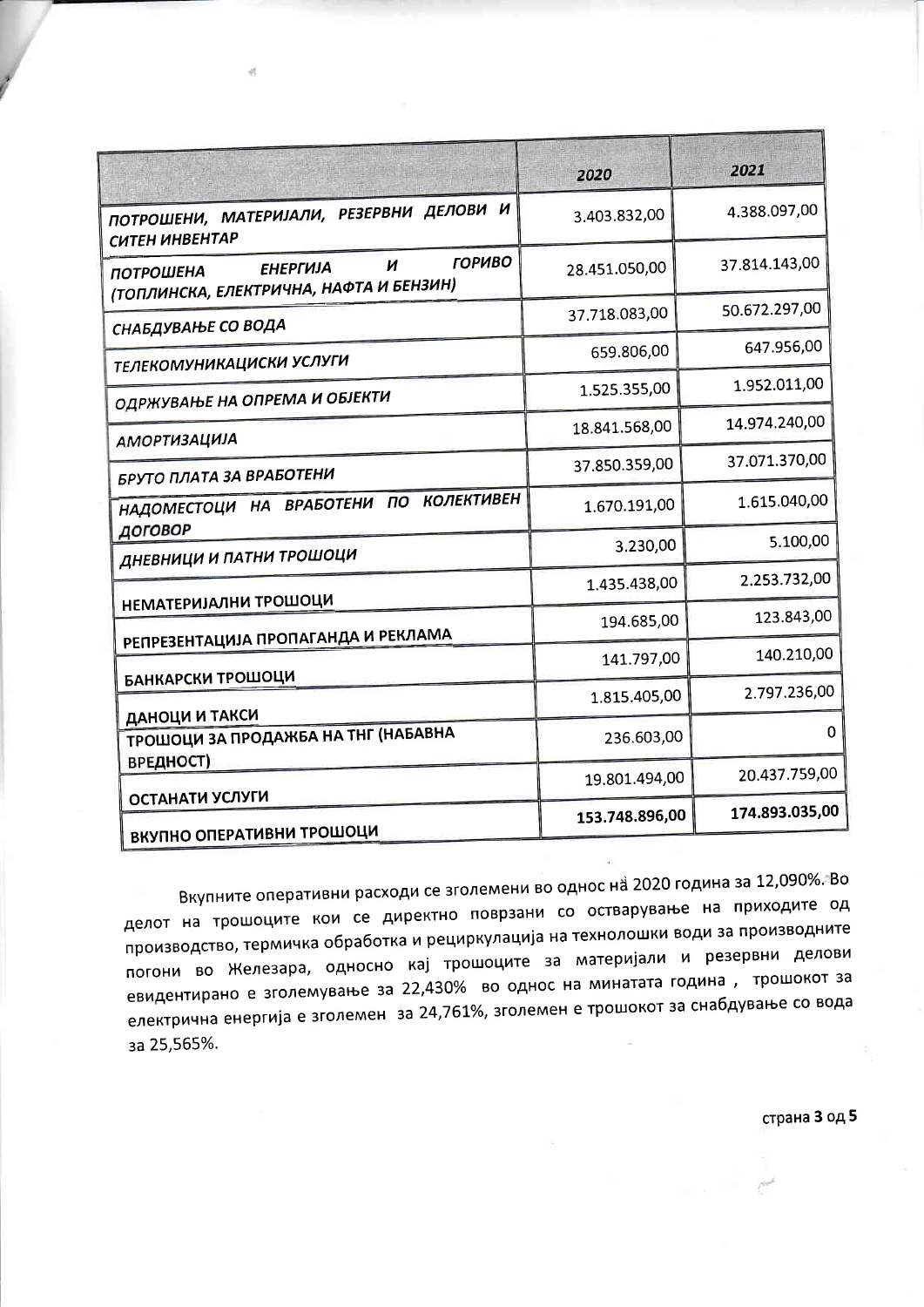Трошоците за тековно одржување на опрема и објекти се зголемени за 21,857%. Намалени се трошоците за вработени како резултат на намален број на вработени и намалени трошоци за бруто плата и останати надоместоци од работен однос, просечен број на вработени 90 во 2020 и 82 во 2021 година и намалени останати пресметани надоместоци од работен однос, отпремнина за заминување во пензија и регрес. Во 2021 имаме заминати работници на кои им е престанат работниот однос поради исполнување на услов за стекнување на право за старосна пензија. Надоместокот за регрес за годишен одмор е пресметан и исплатен на износ согласно одредбите на Општиот колективен договор за приватниот сектор од областа на стопанството ,односно 40% од просечната месечна бруто плата по работник во РМ. Од останатите расходи намалување имаме кај телекомуникациските услуги со 1,829%.

贞

|                             | 2020          | 2021          |
|-----------------------------|---------------|---------------|
| ОСТАНАТИ НЕСПОМНАТИ РАСХОДИ | 8.816.276,00  | 11,126,905,00 |
| РАСХОДИ ОД КАМАТА           | 6.124.381,00  | 2.298.299,00  |
| ВКУПНО                      | 14.951.709,00 | 13,425,204,00 |

Останатите расходи на износ од 11,126,905,00 денари се трошоци од минати години, трошоци согласни по И.бр.996/2019 засновани на извршна исправа ОДУ бр.420/13 од нотар Пулејкова Зорица против РЖ Услуги АД и ГЕТ ДОО Скопје.

Трошоците за камати на износ од 2.298,299,00 ден. се однесуваат на пресметани камати, камати по користени краткорочни кредити по основ на реструктуирање на задолжувањето, камати од тековното работење со доверители. Вкупните трошоци за камата се намалени за 166,955%.

### Побарувања и обврски со 31.12.2021година

На 31.12.2021 година РЖ УСЛУГИ АД има ненаплатени "побарувања на износ од 47,350,379,00 денари кои се во валутен рок како и ненаплатени побарувања за кои се водат судски постапки или се во извршна постапка во износ од 288,153,447,00 денари

Процентот на наплата на побарувања од купувачите во 2021 година изнесува 88,2% не земајќи ги во предвид ненаплатените побарувања со 31.12.2021 година од фирми за кои се водат спорови и за кои се чека судска пресуда или пак се завршени со правосилни пресуди и се чека на реализација на наплата.

Салдото на неплатени собврски по добавувачи до 31.12.2021 год. изнесува 11,687,643,00 денари а тоа се тековни обврски кои ги има друштвото и кои се во валутен

страна 4 од 5